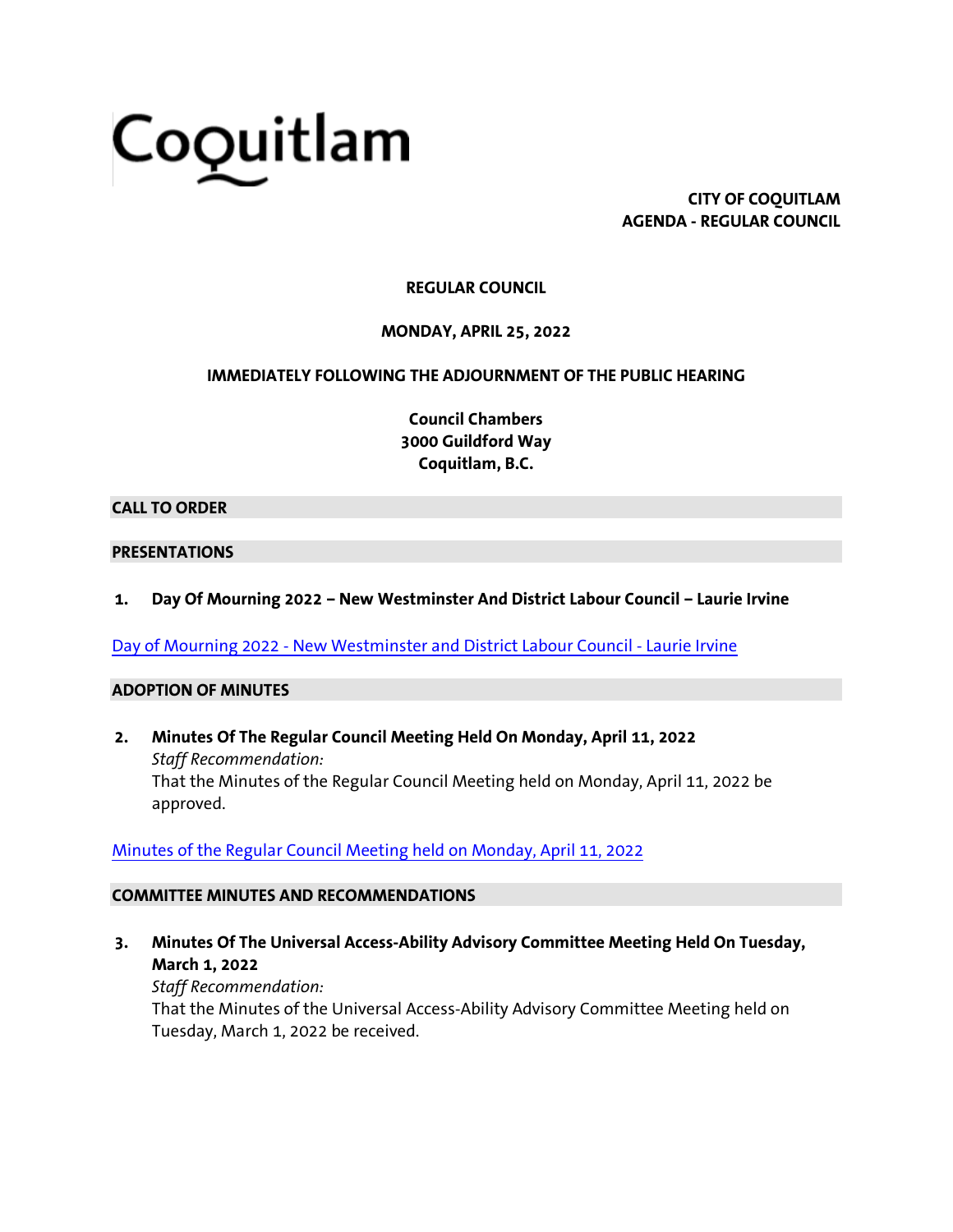**3.5 Review and Approve 2022 Universal Access-Ability Advisory Committee Work Plan** Committee Recommendation: That Council approve the 2022 Universal Access-Ability Advisory Committee Work Plan.

[Minutes of the Universal Access-Ability Advisory Committee Meeting held on Tuesday, March 1,](https://coquitlam.ca.granicus.com/MetaViewer.php?view_id=2&event_id=1411&meta_id=54763)  [2022](https://coquitlam.ca.granicus.com/MetaViewer.php?view_id=2&event_id=1411&meta_id=54763)

#### **CONSIDERATION OF ITEMS FROM THE PUBLIC HEARING HELD APRIL 25, 2022**

- **4. City Of Coquitlam Zoning Amendment Bylaw No. 5184, 2022 – 753 Edgar Avenue** *Staff Recommendation:* That Council give second and third readings to City of Coquitlam Zoning Amendment Bylaw No. 5184, 2022.
- **5. City Of Coquitlam Zoning Amendment Bylaw No. 5209, 2022 And Bylaw No. 5210, 2022 – 109 – 2957 Glen Drive (The Local Leaf Cannabis) And 103 – 2700 Barnet Highway (Kj's Best Cannabis)**

*Staff Recommendation:*

That Council give second and third readings to City of Coquitlam Zoning Amendment Bylaw Nos. 5209, 2022 and 5210, 2022.

**6. City Of Coquitlam Citywide Official Community Plan Amendment Bylaw No. 5203, 2022 And City Of Coquitlam Zoning Amendment Bylaw No. 5204, 2022 – 3639 Crouch Avenue, 3512 David Avenue, 3561 Gislason Avenue, 1381 Mitchell Street, 1387 Mitchell Street, Plus Various Unaddressed Parcels**

*Staff Recommendation:*

That Council give second and third readings to City of Coquitlam Citywide Official Community Plan Amendment Bylaw No. 5203, 2022 and City of Coquitlam Zoning Amendment Bylaw No. 5204, 2022.

[Consideration of Items from the Public Hearing held on Monday, April 25, 2022](https://coquitlam.ca.granicus.com/MetaViewer.php?view_id=2&event_id=1411&meta_id=54765)

#### **REPORTS OF STAFF**

#### *PLANNING AND DEVELOPMENT*

**7. Report Of The Director Development Services – Fraser Mills Development Application At 2/10/12/14 King Edward Street And 1200/1316 United Boulevard – Beedie (Proj 16-004) (Introductory Comments By General Manager Planning And Development And Director Development Services)** *Staff Recommendation:*

That Council:

1. Give first reading to City of Coquitlam Citywide Official Community Plan Amendment Bylaw No. 4918, 2022;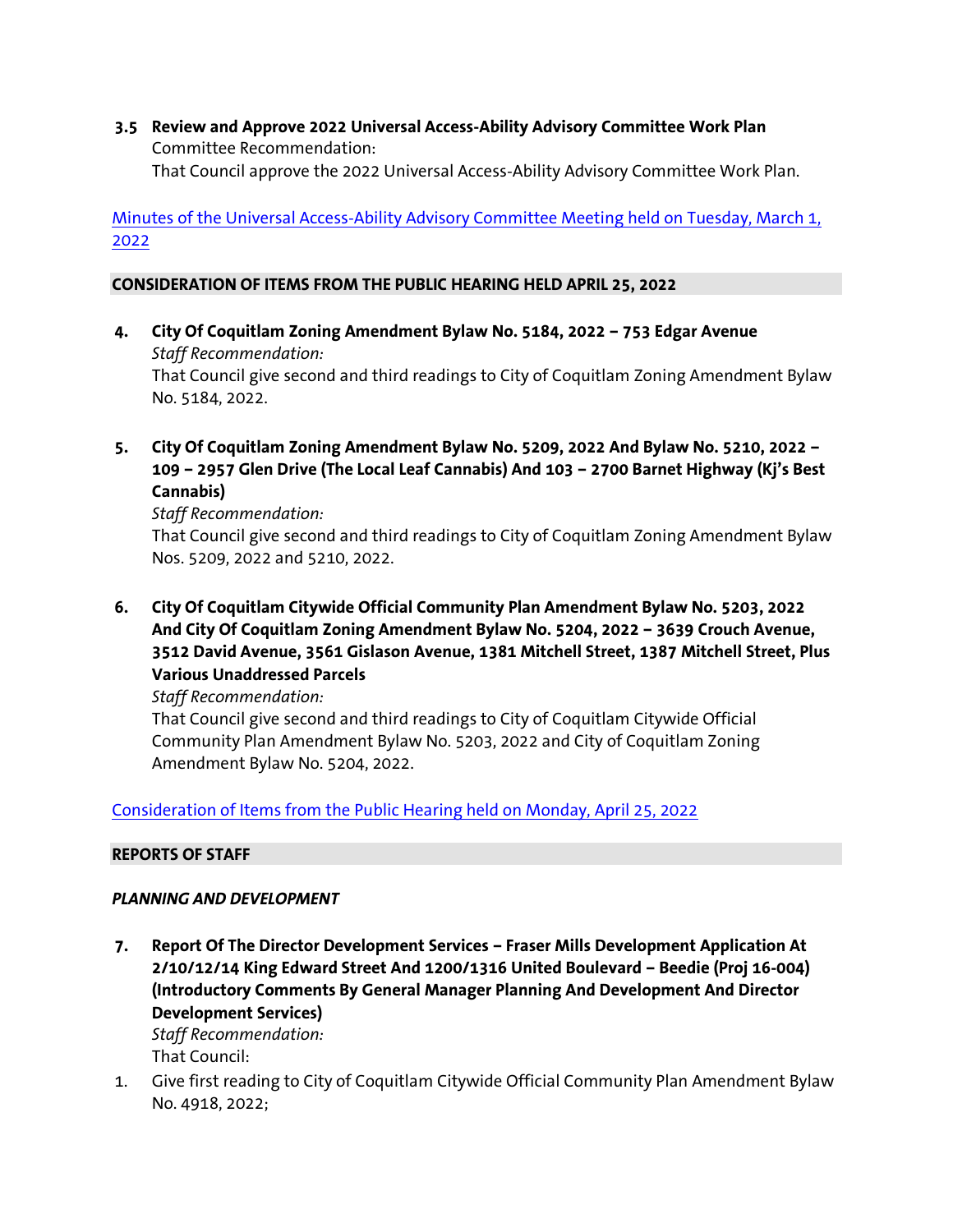- 2. In accordance with the Local Government Act, consider Bylaw No. 4918, 2022, in conjunction with City of Coquitlam 2022 Five Year Financial Plan Bylaw No. 5176, 2021 and the Regional Solid Waste Management Plan;
- 3. Give first reading to City of Coquitlam Zoning Amendment Bylaw No. 4920, 2022;
- 4. Refer Bylaw Nos. 4918 and 4920, 2022 to Public Hearing; and
- 5. Instruct staff to complete the following items prior to Council's consideration of fourth and final reading, should Council grant second and third readings to the Bylaws:
- a. Submission of a subdivision plan for Phase 1A of the development to the satisfaction of the Approving Officer;
- b. Registration of a Development Agreement, to the satisfaction of the General Manager Planning and Development;
- c. Finalization of the Waterfront Village Centre Neighbourhood Design Guidelines, to the satisfaction of the General Manager Planning and Development;
- d. Provision of a Transit Services Terms Sheet signed by the applicant and TransLink, to the satisfaction of the General Manager Engineering and Public Works;
- e. Finalization of a 20-year lease with the Vancouver Fraser Port Authority for the use of land and amenities along the Fraser River, including a publicly accessible pier and refurbished wharf;
- f. Resolution of all engineering requirements and issues including restrictive covenants, dedications and rights-of-way where necessary, to the satisfaction of the General Manager Engineering and Public Works; and
- g. Finalization, execution, and delivery to the City of any Land Title Office registrable agreements as may be required by the City.

## [Fraser Mills Development Application at 2/10/12/14 King Edward Street and 1200/1316 United](https://coquitlam.ca.granicus.com/MetaViewer.php?view_id=2&event_id=1411&meta_id=54767)  Boulevard - [Beedie \(PROJ 16-004\)](https://coquitlam.ca.granicus.com/MetaViewer.php?view_id=2&event_id=1411&meta_id=54767)

**8. Report Of The Director Development Services – 594, 596, 600 And 602 Sydney Avenue – City Of Coquitlam (Proj 21-031)**

*Staff Recommendation:*

That Council give fourth and final reading to City of Coquitlam Zoning Amendment Bylaw No. 5190, 2022.

# [594, 596, 600 and 602 Sydney Avenue -](https://coquitlam.ca.granicus.com/MetaViewer.php?view_id=2&event_id=1411&meta_id=54769) City of Coquitlam (PROJ 21-031)

**9. Report Of The Director Development Services – Development Application At 560 Sydney Avenue – City Of Coquitlam (Proj 21-119)** *Staff Recommendation:*

That Council:

1. Give fourth and final reading to City of Coquitlam Zoning Amendment Bylaw No. 5191, 2022; and